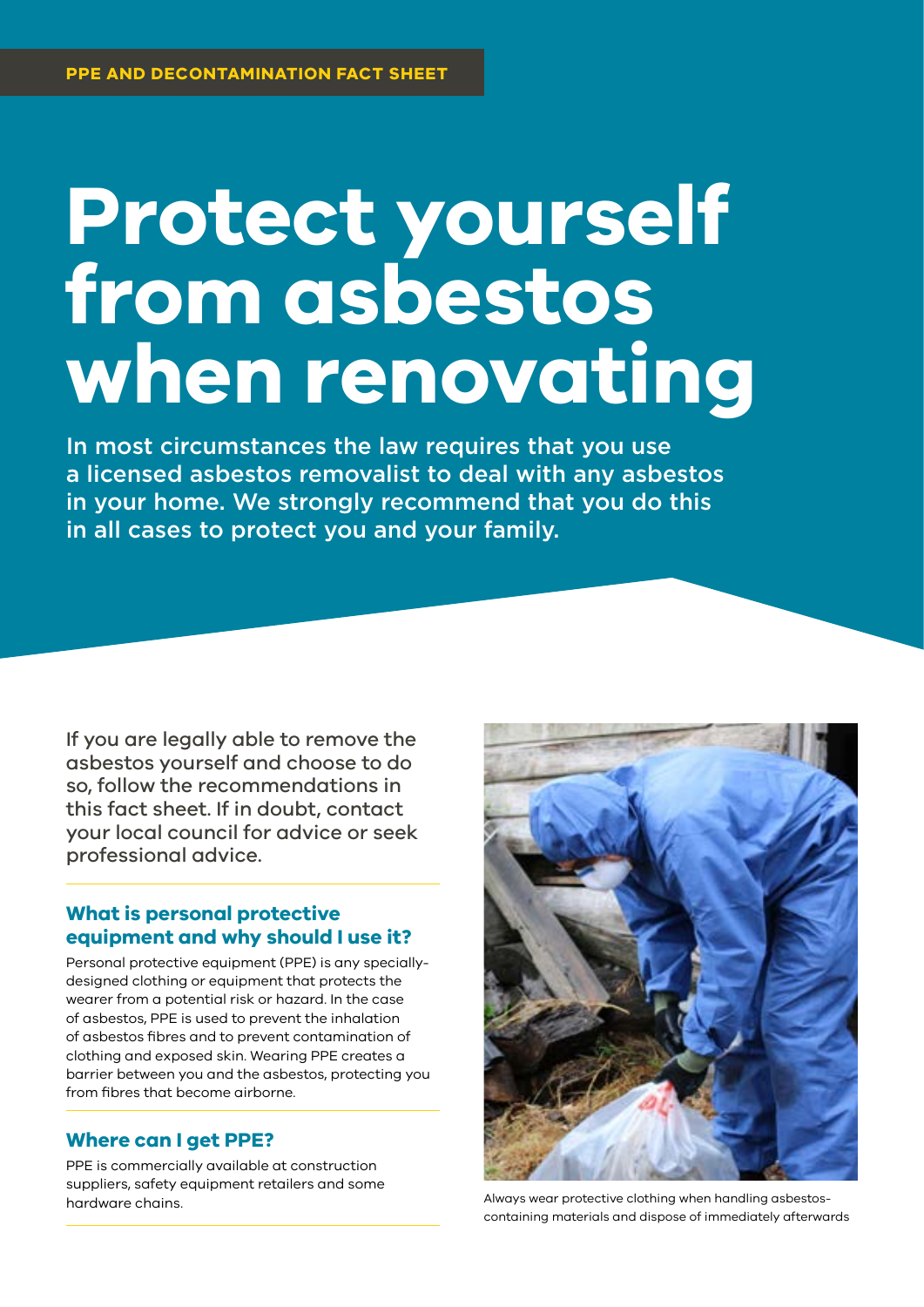## **What type of PPE do I use for asbestos removal?**

PPE varies according to the job you are doing. For asbestos work it usually comprises (but is not limited to) the following items:

- disposable coveralls
- shoe covers
- disposable gloves
- respirator (special mask)
- protective eyewear.

## **How do I use PPE?**

You need to wear all PPE items whenever you're working with asbestos.

Wear the PPE in the following order.



#### **1. Disposable coveralls**

- Type 5, category 3 (prEN ISO 13982–1) to protect against penetration of asbestos fibres. Rating information is provided on the packet.
- Should be one size too big to prevent breaking or tearing.
- Should include a hood and elasticised arm and leg cuffs.



### **2. Shoe covers**

Are worn over footwear, completely covering them and securing them above the ankle. The coverall leg cuffs are then pulled down over the top of the shoe covers.

• If shoe covers are not available, don't wear shoes with laces as these can't easily be decontaminated. Gumboots are recommended as they are easily wiped clean and can be used afterwards for non-asbestos work.



#### **3. Disposable gloves**

Tuck these under the coverall arm cuffs. If loose, secure with tape.



#### **4. Breathing protection**

- **A suitable respirator must be worn at all times when working with asbestos.**
- A minimum P1/P2 protection rating, half face disposable particulate respirator is recommended. **A simple dust mask is not suitable.**
- For effective facial seal the wearer must be clean-shaven and never place respirator straps over hat, beanie or coverall hood.



#### **5. Protective eyewear**

- Wear protective eyewear whenever working in dusty conditions.
- Place the coverall hood over the eyewear arms and respirator straps.

# **Doing the job…**

You need to get everything ready before you start the job, because once you are contaminated you need to be able to step straight into the decontamination area. Even if you don't appear dirty after working with asbestos, you still need to decontaminate.

You also need to prevent the rest of your home from becoming contaminated while you are doing the work. You should do this by sealing off the work area as well as possible from other spaces using plastic sheeting and duct tape, paying special attention to doors. Be sure to remove anything that could become contaminated with asbestos fibres. This includes floor coverings (e.g. rugs), pet bowls, kitchen and bathroom items, soft furnishings, potted plants and washing on clotheslines.

Send the kids, pets and other household members out for the day while you are working, and don't work on a particularly windy day.

If working outdoors, advise your neighbours and ask them to keep their windows and doors shut while the work is being undertaken.

Do not do anything to the asbestos that will create dust. This means you should not break asbestos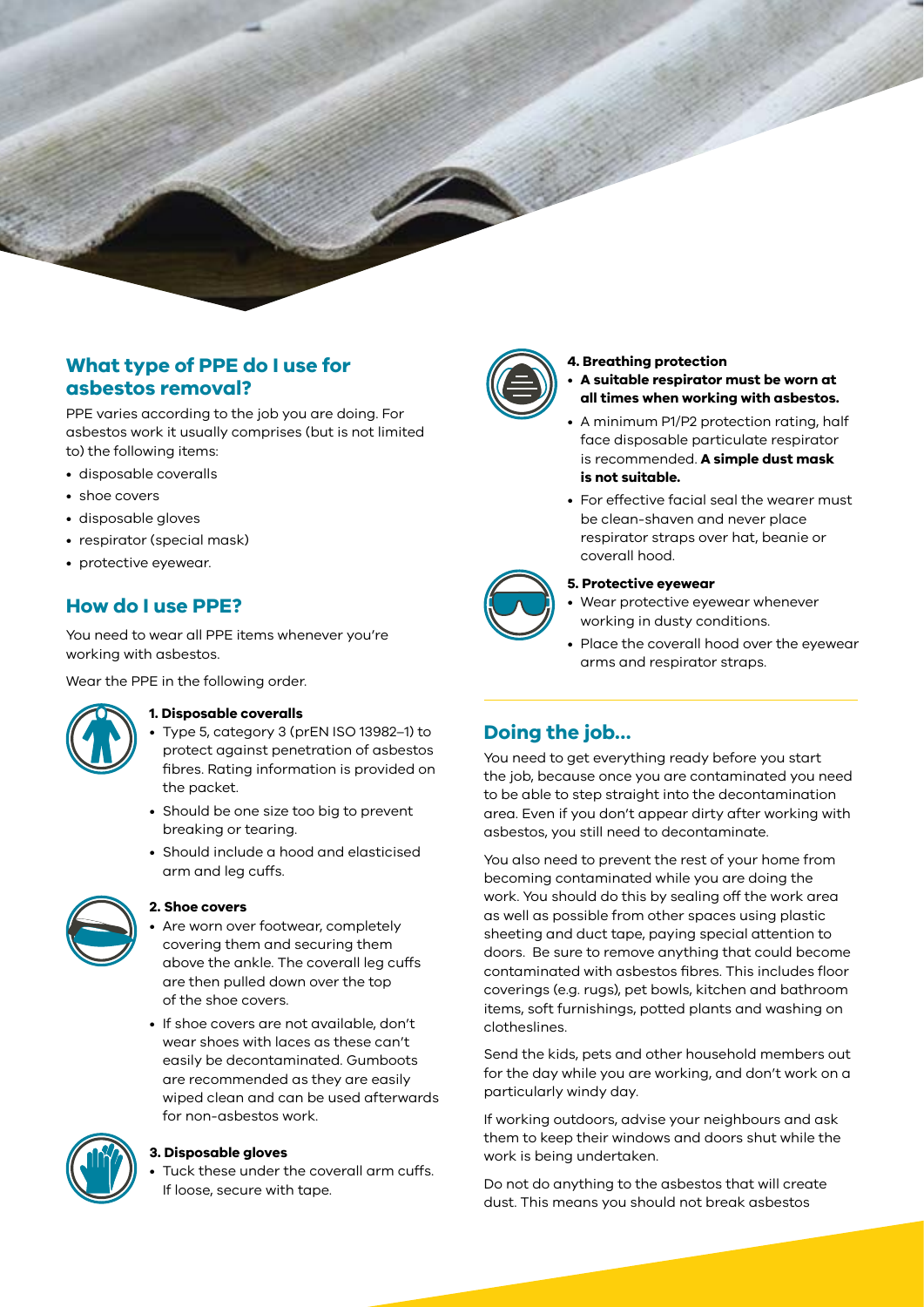#### sheeting, and **definitely don't use power tools, saws, sanders, drills, brooms, brushes or high-pressure water units.**

Thoroughly wet down the material before you start and regularly during the work by lightly spraying surfaces with water or a 1:10 polyvinyl acetate (PVA) water solution, or with a low-pressure garden hose. Keep the asbestos wet until it is packaged for transport.

## **How do I decontaminate myself and the work area?**

All asbestos-containing materials must be placed in labelled asbestos waste bags or wrapped with 200um polythene/plastic sheet, which may be purchased at the same place as the PPE.

Place a plastic drop sheet below the asbestos removal work area to capture the asbestos-containing materials and any dust. Once you are confident all dust and debris have been removed from the work area, and the asbestos is safely removed, double-wrapped and ready for disposal, it's time to decontaminate.

#### **Please note: Never use a domestic vacuum cleaner to remove dust from an asbestos removal work area, even if it has a HEPA filter.**

To decontaminate:

- Use a wet wipe or wet rag to clean any dust and debris on the drop sheet.
- Use a new wet wipe or wet rag to remove dust from your disposable coveralls and any tools used during the removal works.
- Wrap plastic drop sheets by gently folding each sheet in on itself, ensuring the wet wipes/rags used for the initial decontamination are wrapped within the sheet as they are asbestos waste. Seal the wrapped plastic sheets, or place into a labelled asbestos waste bag, gooseneck and seal with duct tape.
- Now you can remove your PPE. **Your respirator must remain on while you remove the rest of your PPE.** Remove the coveralls by rolling inside out from the top down. Place them in a labelled asbestos waste bag or have a clean smaller plastic drop sheet laid out to wrap your PPE in. Remove your shoe covers, clean your gumboots with wet wipes and place the wet wipes in with your coveralls. If you used a plastic drop sheet, wrap it as above but don't seal it yet.
- Once your PPE is in a labelled bag or plastic drop sheet, you can remove your respirator and place it with the other waste. Use a wet wipe or wet rag to wipe the outside of bags or plastic drop sheets before removing them from the work area. Seal the wrapped plastic sheet/labelled bag with duct tape.
- Clearly label any plastic sheets with 'DANGER: ASBESTOS WASTE'.
- Wash hands, nails and face thoroughly with soapy water.

# **Where do I dispose of asbestos?**

Not all waste centres and landfills accept asbestos waste. Visit the Environment Protection Authority website at **[epa.vic.gov.au](http://epa.vic.gov.au)** for a list of facilities that accept household asbestos. Ensure all asbestos waste is double-wrapped and sealed to prevent tearing. **DO NOT** place the asbestos waste in any of your domestic bins.

## **Remember…**

- Make sure no-one enters the asbestos work area unless they're wearing PPE.
- Turn off all heating, air conditioning systems and fans and close all doors and windows to prevent draughts.
- Cover or remove anything that could become contaminated with asbestos fibres (including floors and other surfaces, pets and pet bowls, kitchen items, soft furnishings and potted plants) and remove washing from clotheslines.